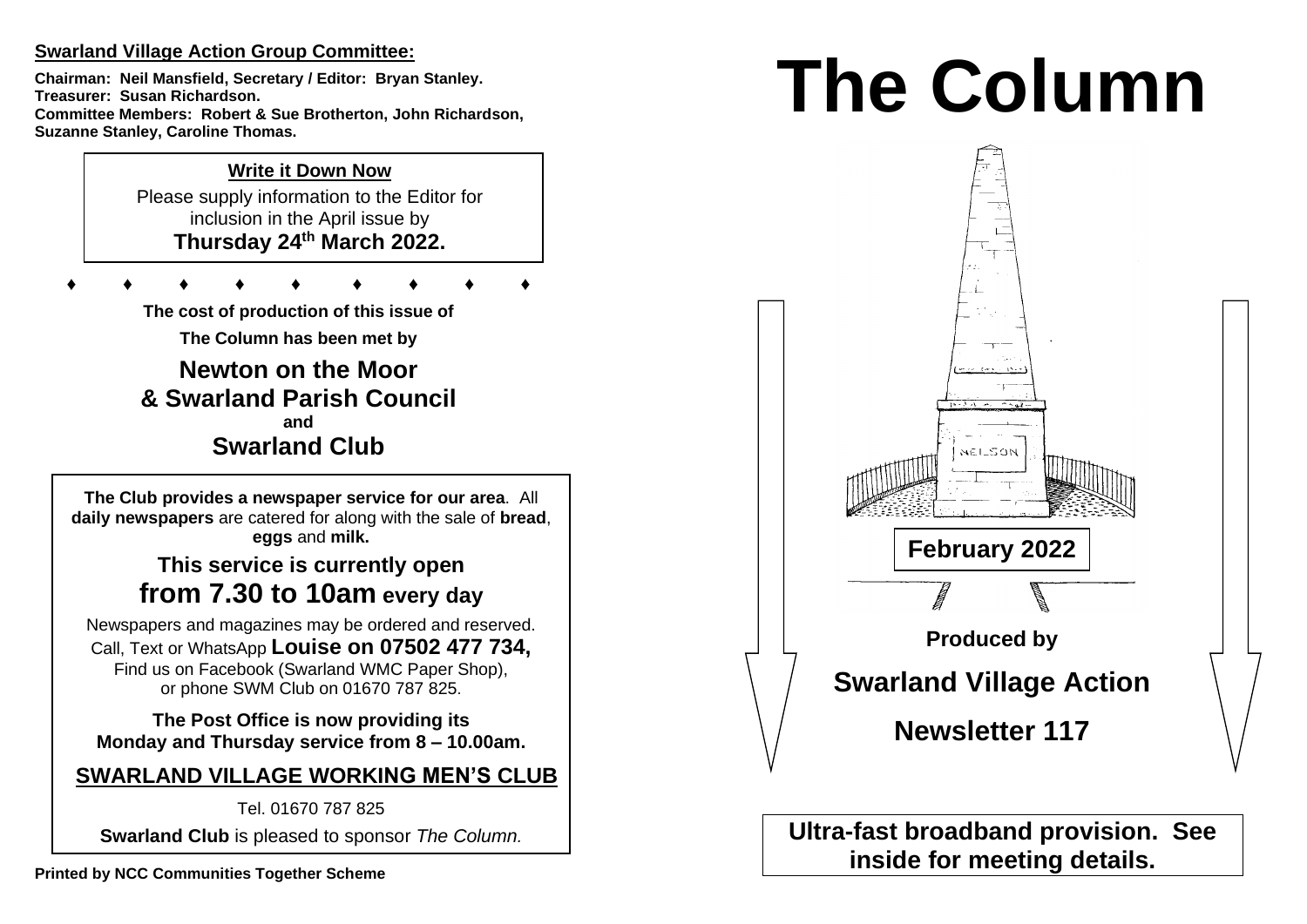Welcome to your latest issue of The Column and if you're new to the area, a special welcome to you**. To include something, however small, in the April issue, please supply it for inclusion by Thursday 24 th March. Send it to: The Editor, Bryan Stanley, on 01670 787 916 or by email at [maxitoby1@gmail.com](mailto:maxitoby1@gmail.com) .**

Even with the eased Covid-19 situation, we are still using the NCC Communities Together Scheme to print it for us. Thanks to Ruth Armstrong for organising this again.

#### **Mobile Library Dates**

The NCC mobile library comes to our parish on some Wednesdays. It stops in **Swarland opposite The Square from 10.00 - 11.00am** and **Newton on the Moor from 11.10 - 11.30am.** If you miss either of these it's also in **Guyzance from 11.40am – 12.00 and Old Felton from 12.15 – 12.35pm.**  The next visits in our area are on **2 nd March,30th March and 27th April**.

Most Libraries are now open for the 'select & collect' service and there are 'doorstep deliveries' for some customers. You may also wish to use NCC's Digital Library Services which are available 24/7.

You can check NCC's website for further library information at **[northumberland.spydus.co.uk/cgi-bin/spydus.exe/msgtrn/wpac/home](https://northumberland.spydus.co.uk/cgi-bin/spydus.exe/MSGTRN/WPAC/HOME) .**

#### **Support for Newton on the Moor and Swarland Residents**

# **NOT JUST COVID!**

Don't forget that support is still available from the 45 residents in the parish who have volunteered to help out their neighbours who are resident within the parish during the Coronavirus Emergency, and also in response to the recent storms.

In our Parish, we have a population of over 900, in around 450 houses, and many are elderly and / or living alone. Volunteers are there to help if you are vulnerable through ill health or age, and don't have anyone else to help you. The sort of support we can provide is as follows:

- Daily Phone calls to check you are well and not needing help
- Phone calls for a chat
- Collection of prescriptions
- Collection/delivery of food
- Help with other problems wherever possible.

If you need help, email (if possible) **[janandersonpc@gmail.com](mailto:janandersonpc@gmail.com)** or telephone 07775 060 430 during office hours preferably.

The Parish Council website is being revised regularly with information relating to services available in our Parish (find the website at **<http://newtononthemoorandswarlandparishcouncil.org.uk/> .**

In relation to Covid, NCC has a useful page of information including a daily update of infections in each ward (at https://**[northumberland.gov.uk](https://www.northumberland.gov.uk/Home.aspx)**).and also has information relating to other emergency situations.

## **Neighbourhood Watch Update – January 2022**

#### **Swarland / Newton on the Moor:**

So far, I have not received any information from the police regarding any criminal activity in our immediate area. However, I wish to draw your attention to a phone call I had recently from a resident in Swarland. It would appear that there have been a number of males selling articles at the doorstep. I have been told that a number of residents have suffered verbal abuse when they refused to buy anything. I remind you that the **so-called youth scheme they quote does NOT exist**. However, when I rang the number the police had given me to report this (see below), on three occasions I was cut off after about 5 minutes. Apparently, the concerned resident had the same experience.

#### \* **Of General Interest**

On Friday 07/01/22 a haul of poaching and hunting equipment was seized as part of a joint day-of-action with the RSPCA. The team executed warrants at two addresses, one in Longframlington and the other in Hexham. The warrants were executed as a result of receiving intelligence that people at the properties were believed to be involved in hunting badgers and foxes. A number of electronic devices and animal traps were seized. An investigation continues.

\* On Tuesday 18/01/22 at 22.45 officers stopped a Subaru Forester on the A1 at Alnwick. Five males with dogs were located inside the vehicle and poaching equipment (lamps) was seized.

**If residents have information on any crime, please report this via the following numbers: Emergency issues 999, non emergency issues Tel. 101. To contact Rothbury Police, phone 101 ext 61353, e-mail [alnwick.npt.northumbria.pnn.police.uk](http://alnwick.npt.northumbria.pnn.police.uk/) , or call in at the office in the Coquetdale Centre, Church Street, Rothbury. If the office is unattended, please use the yellow phone on the wall and an officer will be able to assist with your enquiry.** 

> *NW Co-ordinator, Harold Hinchliffe, 2 Nile Drive, Swarland. Tel.01670 783 669 or Mob.07713 097 250*

# **Ultrafast Broadband arriving in the area**

Alncom, the Alnwick based Ultrafast Broadband network builder, will be hosting a roadshow in **Swarland Village Hall early in March** to talk about their proposed full fibre build into the village.

The exact date will be confirmed via the Parish Council, Swarland Residents Facebook page and on all the village notice boards. This will be a great chance to come and meet the Alncom team who will be there to answer any questions you may have and to explain how the villages improved connectivity will happen.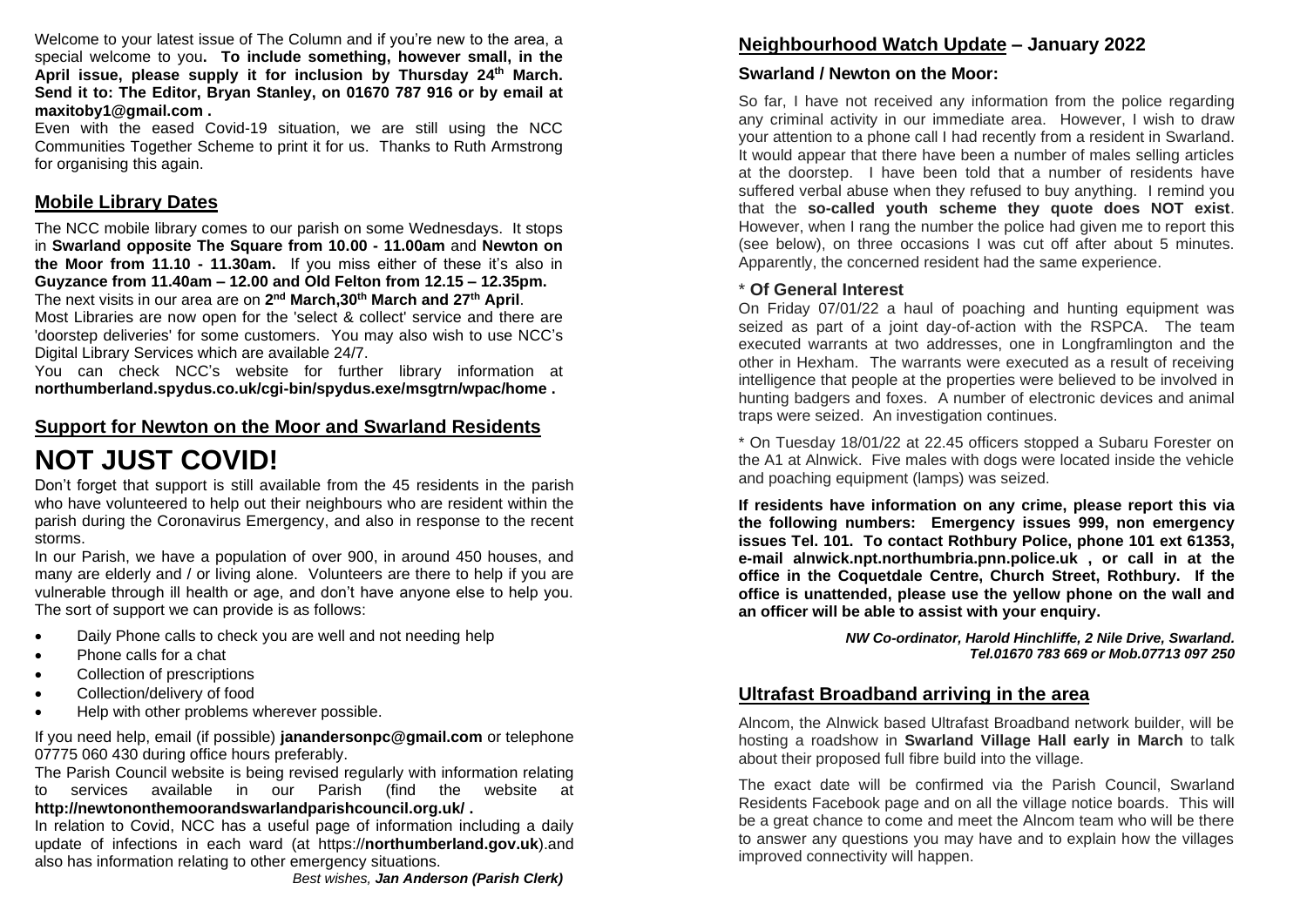# **Swarland Village Hall**

The Hall, which is run as a community facility is available for hire, bearing in mind that everyone must still follow any remaining Government Covid-19 restrictions. The majority of activities can now be booked but some regular activities are taking place outside or will not recommence until later. **Please support this local facility.** If you wish to check on whether you can book the Hall for a future event, please contact Bryan Stanley (contact details elsewhere) or Steve Woolfrey (**[stevewoolfrey.PC@outlook.com](mailto:stevewoolfrey.PC@outlook.com)** or 01670 787 883).

**Archery Practice:** indoor sessions at **7pm on Monday evenings – starting late October. T**he Club can supply all equipment. For details contact **Steve** on **[Family.Woolfrey@outlook.com](mailto:Family.Woolfrey@outlook.com) or 01670 787 883.** 

**Crafty Friends, now meet on 4th Saturday morning of each month.** For more information contact Anne on **07934 425 844**.

**Karate Classes** on **Tuesdays 5.30 - 8.30pm.** Contact **Ashleigh Davidson** on **07947 694 014** or **07930 838 872.** 

**Qi Gong (Chinese Energy Exercise) Class on Wednesdays 10 – 11 and 11.15 – 12.15.** Waiting lists are currently full – for details contact Anne Raine on **07934 425 844**.

**Swarland Craft Group meets on Wednesdays, 1.30 – 3.30pm.** Our first meeting on **22nd September** was very successful. Unfortunately, at the moment the Group cannot accept new members as we have reached the capacity of the Village Hall. Any enquiries: **Margaret on 01670 787 705**.

**Swarland Carpet Bowls** on **Thursday evenings from 7pm.** New members are always welcome. If you would like to give it a try, contact **Malcolm or Joan Nesbit** on **01670 783 140.** 

**Pilates Classes** on **Thursdays 9.30-10.30am.** To join in contact **[sandyturnbull6@gmail.com](mailto:sandyturnbull6@gmail.com) .** Possible Monday class soon as well.

**Tribe-Zuza dance** sessions in the Hall currently on hold. For further details on meeting place, contact Angela on **01670 787 223.** 

#### **Newton on the Moor Jubilee Hall - Coffee Morning**

We were sorry to cancel our January coffee morning, but in the light of illness in the team, high levels of Omicron locally and the threat of awful weather it was the sensible thing to do.

We shall look forward very much to welcoming you back on **Saturday 12th February**, when the tasty Winter service of Jen's wonderful hot bacon or sausage rolls will be available. We shall be baking the usual delicious cakes for our friends to eat in or to take home and the kettle will be on for coffee and tea from 10.00 until midday.

Advance notice for the next Coffee Morning which will be held on **Saturday 12th March.** We look forward to seeing you – do come along!

# **NotM & Swarland Parish Council - September 2021**

#### **Storms Arwen, Malik and Corrie**

Two months after Arwen, we were hit again at the end of January by another two storms, Malik and Corrie, resulting in further power outages, tree losses, property damage and loss of broadband. Many thanks, again, to the large number of volunteers throughout our area who helped their neighbours and the community: whether providing neighbourly care, removing fallen trees, or in many other ways. Earlier in January, the County Council launched its own inquiry into the aftermath of Arwen, and it is seeking evidence from throughout Northumberland both about the problems and also the effectiveness of the various responses.

The Parish Council (PC) will be submitting a report, but we would also encourage local residents to submit their own stories. No deadline has been given, but the inquiry is hoping to receive submissions during February and March. These can be sent directly to **[nccstormarwenreview@northumberland.gov.uk](mailto:nccstormarwenreview@northumberland.gov.uk)** .

#### **Community resilience**

Despite the brilliant work undertaken by good neighbours following the storms, there are lessons and opportunities that are worth addressing in our own area. For example:

- How can we ensure that everyone knows what is happening re electricity supplies and other utilities, when there is no power for phones, broadband, radio / TV etc?

- How can we tap into the sorts of resources which NCC made available to some parts of the county?

- How do we ensure that the most isolated and vulnerable people are not overlooked?

- Is there scope to acquire some emergency generators for different areas of the community?

- What contribution could our village halls and the Vyner Park pavilion make?

The PC is beginning to explore this question of 'community resilience', with a view to building on (and not stifling) the wide range of spontaneous help which already occurs.

#### **Road safety**

We reported recently on the three priorities which we submitted to NCC for possible inclusion in next year's Local Transport Plan. Although we will not hear about the outcome until possibly May or June, we are trying to address much sooner the long-running issue of the maintenance, improvement and adoption of the various back-roads in Swarland. We are awaiting confirmation of a planned site meeting with relevant officers from both the highways and the planning teams. We have also been sent an interesting report and decision which was made by NCC in 2006 to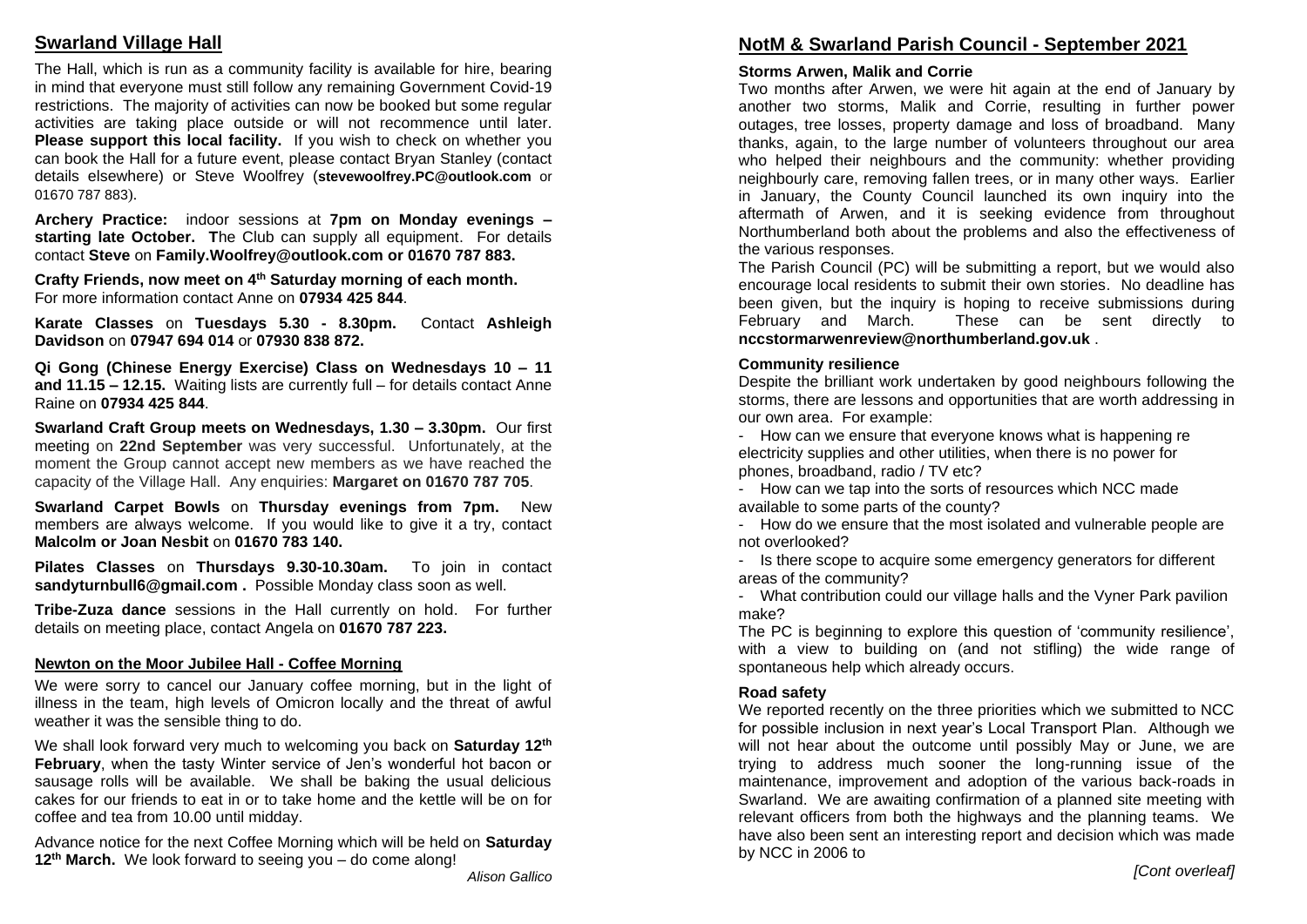#### *PC Update cont]*

dedicate the roads as highways, and then to adopt them, section-bysection, as 'highways maintainable at public expense'. A copy of that document is now posted on our website.

#### **Queen's Platinum Jubilee**

We would welcome suggestions as to how we could secure a lasting legacy to mark the Jubilee, possibly some tree-planting or some similar visible statements. This would be in addition to a celebration on  $4<sup>th</sup>$  June, to be hosted by the Vyner Park Charity.

#### **Community litter-pick**

The annual litter pick is planned for Sunday  $20<sup>th</sup>$  March. Refuse bags, tools etc will be available to collect from Swarland Square at 10am on that morning.

**PC Clerk, Jan Anderson** *[janandersonpc@gmail.com](mailto:janandersonpc@gmail.com)* **or 07775 060 430. PC website: newtononthemoorandswarlandparishcouncil.org.uk .** 

#### **First meeting of the Action on Climate Group**

The newly formed Swarland and Newton Action on Climate group (SNAC) met for the first time on January 11<sup>th</sup>. Its aims are to support Northumberland County Council's target of net zero by 2030 and, because climate change and the natural world are so closely linked, to increase biodiversity within the area.

Although the first meeting of the group was set up by members of the Parish Council, it's hoped that other members of the community will get involved in the running of the group. As well as developing specific projects, the group will also try to raise awareness of the issues and lobby for change.

Some of the initial ideas include tree planting and pond restoration, improving opportunities for recycling, providing electric charging points, sharing knowledge about how to move away from oil and gas heating, looking at demand for public transport and carrying out a carbon footprint survey.

Meetings will be held on the 3<sup>rd</sup> Tuesday of the month. The next meeting will be on Tuesday February 15<sup>th</sup> at 7 pm and will progress some of the ideas discussed at the first meeting.

So far, the group has attracted interest from all parts of the Parish, and also has representation from Swarland Primary School, Percy Wood and Vyner Park. If you are passionate about wildlife or want to do something to act on climate change, we'd love to hear from you. You can get in touch by emailing Liz Clark (**[Liz@cabrit.co.uk](mailto:Liz@cabrit.co.uk)**) or Carolyn Letts (**[Carolyn.Letts@btinternet.com](mailto:Carolyn.Letts@btinternet.com)**).

 **♦ ♦ ♦ ♦ ♦ ♦ ♦ ♦ ♦**

# **Lower Coquetdale Red Squirrels**

Well, what a difficult few months our poor Red Squirrels have had!

Storm Arwen caused devastation to many of the areas the squirrels live in. We have been unable to see if dreys have been damaged, but know that in some areas the trees with feeders on were destroyed.

Forestry England then closed Swarland Woods, due to safety and denied access for volunteers on their land; unfortunately volunteers are still not allowed to work, so we were unable to put food in feeders to supplement the squirrels in the colder winter months. This also meant that we were unable to control the Grey Squirrels in Swarland Woods, which has led to an increase in Greys to the area.

As some of you may have heard, in January we removed 3 dead Red Squirrels from Swarland Woods. We are still waiting for all the results, one has come back positive for Squirrel Pox and Adenovirus, so it is presumed the results will be the same for the other two. Both viruses are carried by Grey Squirrels and are deadly to Red Squirrels. The Greys carry Squirrel Pox virus, but are unaffected by it. Unfortunately, if it is transferred to a Red Squirrel it will die within two weeks. It develops blisters and sores around its eyes and mouths (similar to myxomatosis in rabbits) and suffers a very unpleasant death.

Due to this we have removed all feeders from the woods to avoid cross contamination. We are still unable to control the Grey Squirrels whilst we are not allowed to volunteer in the woods (it is currently deemed unsafe). We have to be constantly in control of Grey populations as they quickly grow out of control and push our Red Squirrels further away or kill them as has been the case this time.

**With the presence of these diseases, we ask anyone with bird or squirrel feeders near Swarland Woods to either remove all food from the feeders or disinfect them daily with Virkon disinfectant.** 

**We are still able to control Grey populations in private gardens, so if you do have any Grey visitors please let us know. If you spot any Reds we would love to know there are some still safe out there. You can report the find via the Report a Sighting button on the website [www.lcreds.org.uk](http://www.lcreds.org.uk/) or email us at [sighting@lcreds.org.uk](mailto:sighting@lcreds.org.uk) .** 

Thank you. *Lower Coquetdale Red Squirrel Group.*

**Deadline for items for the April issue of The Column: Thursday 24 th March 2022.**

 **♦ ♦ ♦ ♦ ♦ ♦ ♦ ♦ ♦**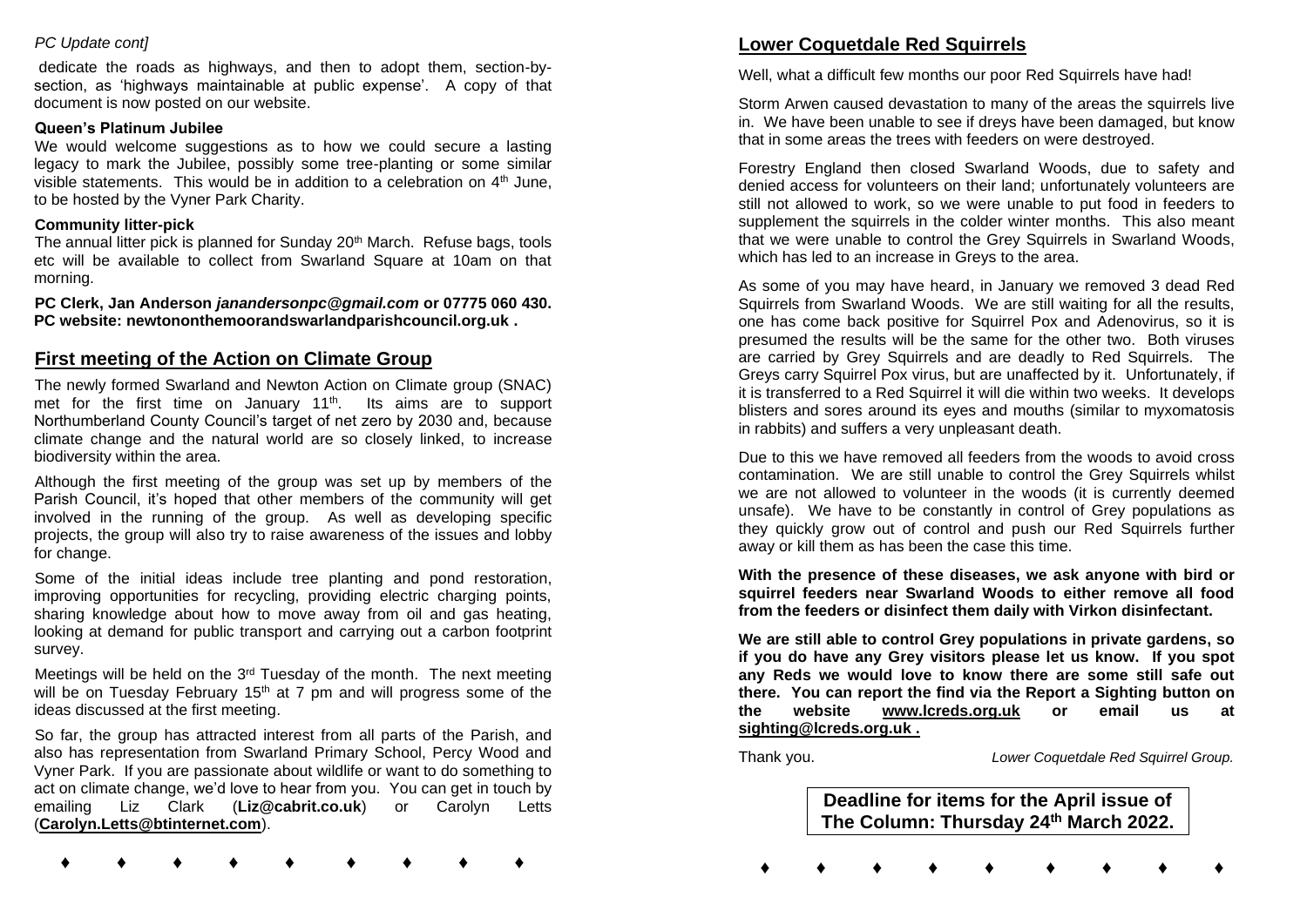# **Recycling, Wants & For Sale Corner**

Why not recycle your unwanted items through The Column? Recipients of free items can make a donation towards this newsletter's running costs. Items for sale? – If successful, the seller can make a similar donation.

**Little Henry vacuum cleaner and all tools**. Good condition. Offers  $f40000$ 

**Large square log basket** approximately 49x49cms & 50cms high. £15. If interested contact Tel. 01670 787 380.

Grand-children's outgrown items – no reasonable offer refused. **Children's bikes**, hardly used. **TR20 Trax,** pale blue, suit age 7-9. **Spiderman balance bike**, Red, plus helmet & gloves. **Pollo Petal bike** plus stabilisers, Lilac, plus helmet & gloves.

**Riding hat** 6 7/8; no falls, no damage. **2 prs Jodhpur boots**, size 33-34. If interested, contact 01665 581 173

# **Letter from Jackie Stent re Percy Wood Planning Application**

In October I emailed the Planning Officer in charge of the above application. There's not a lot to report as things are at a bit of a standstill. In December 2021, Highways England submitted a letter to the planning portal stating they were no longer against the application and no further conditions would be imposed by them. They had originally requested further information from Harrison Leisure and stopped a decision being made until the end of November 2021 at the earliest.

In early January, I emailed the Planning Officer, Tony Lowe, to ask if the application was to be on the agenda of the Planning Committee on the 20<sup>th</sup> January 2022 and was told it was not scheduled for that meeting. He also said we would be informed when it was on the agenda but I wonder how much notice we will actually be given. I intend to email Tony again next month about the next planning meeting in February 2022.

Storm Arwen in November 2021 caused many problems for us all and resulted in the driving range shelter being ripped apart with debris strewn all around it. The roof was removed by a group of workmen (no hard hats or safety precautions to be seen!) during the following week but the structure is still there with the rubbish just left on the ground. During the recent storm this weekend, parts of the metal structure were wobbling about, so we rang Percy Wood to warn them it may be dangerous. They said they would have a look at it.

Since my last update, the spoil heaps in the car park near the Bari Bar have been fenced off but nothing has been removed.

Percy Wood should now be closed completely for the month of February as it is an 11-month site.

At the end of November, we experienced a very severe storm bringing much devastation to our part of Northumberland. It left a trail of chaos across our patch with fallen trees, damaged buildings and numerous damaged power cables which brought life to a standstill in numerous parts of central Northumberland. Swarland and Newton on the Moor were badly affected. I was greatly heartened by the responses from the community to this terrible disaster. I would personally like to thank volunteers for their efforts in looking after their neighbours, especially the elderly and vulnerable, in these difficult times. The response from the farmers with their chainsaws and tractors was especially welcome in clearing our roads from the fallen trees which once undertaken allowed traffic to move freely across our roads again. I would like to thank my contact at Northern Powergrid for the sterling work that he and his organisation undertook to restore power to many of our homes, despite many urgent angry calls. Unfortunately, some communities were left without power for several days largely due to the very extensive damage to the power grid. Our leader at NCC, Glen Sanderson, has asked the Prime Minister to carry out a national and local enquiry into the responses of Northern Powergrid to this disaster to ensure that staffing levels were sufficient and that continued investment in equipment has continued to take place as there was some criticism of some power generators being extremely antiquated. We need to ensure that if another storm of this velocity were to happen again that the systems are in place to deliver swifter responses. I would like to thank all the staff at County Hall who worked "around the clock" to deliver critical services.

It would be a very good idea if Swarland and Newton on the Moor, as communities, could set up some sort of emergency response unit if such events ever happen again. The use of community buildings to provide hot drinks, food and a place of warmth would be an essential part of a plan. I am sure County Hall would be willing to assist in setting up such a response with a good system of communications to all the electorate.

Trevor Thorne, (County Councillor for Shilbottle Ward), The Stables, Embleton Hall, Longframlington NE65 8DT.

Email: **[trevor.thorne@northumberland.gov.uk.](mailto:trevor.thorne@northumberland.gov.uk)** Tel: 01665 570249 (mobile: 07769 304311).

> **Deadline for items for the April issue of The Column: Thursday 24 th March 2022.**

**♦ ♦ ♦ ♦ ♦ ♦ ♦ ♦ ♦**